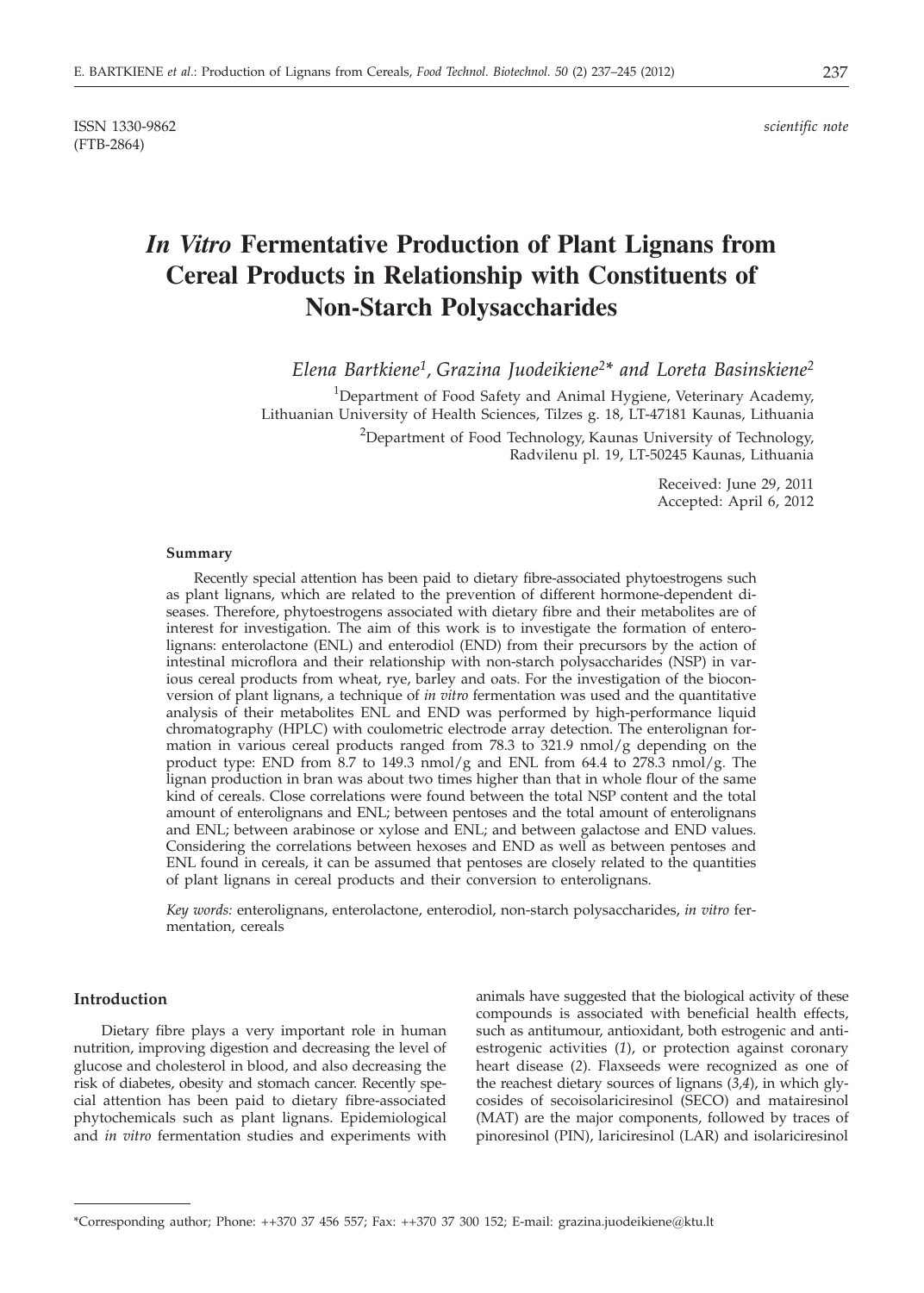(I-LAR) (*1*). The content of SECO in flaxseeds has been reported to vary from 2900 to 12 600 mg/kg, and levels of MAT were found in a range from 5.5 to 58.6 mg/kg (*5*), thus many studies have been conducted on flaxseed lignans (*6*). However, the low consumption of flaxseeds in most human populations cannot explain the general occurrence of mammalian lignans in human tissues. A large variety of legumes, whole cereals, fruits, vegetables and beverages such as tea or coffee were also found to contain small amounts of SECO (<35 mg/kg) and traces of MAT (*7,8*). Nevertheless, cereals are a staple food in the Western diet and therefore an important source of bioavailable lignans.

Despite the potential importance of lignans in disease risk reduction, little is known concerning their dietary origin. Lignans are a dimeric natural product derived from the combination of two phenylpropanoid C6-C3 units at  $\beta$  carbon atoms (9). Lignans are structurally related to estrogens, and they may function as weak estrogens or estrogen antagonists. They are generally glycosidically linked to carbohydrates and in the large intestine are deconjugated from the carbohydrate portion by the human intestinal bacteria to the enterodiol (END) and enterolactone (ENL), known as enterolignans. These metabolites are considered to be responsible for the biological effects in humans (*10*). High ENL and END levels in urine or plasma are generally associated with a high intake of dietary fibre and with the consumption of whole grain foods, and fruits and vegetables (*11*). It has been suggested that the lignans contained in these food sources are the precursors of ENL and END. A positive association was found between urinary lignan excretion and dietary fibre intake in a group of 98 North Americans, the best correlation being observed for dietary fibre originating from grains (*12*). However, two studies in which rats or humans were fed wholemeal cereals or cereal bran showed that the content of SECO and MAT, the two main lignans identified in cereals, was too low by a factor of 5–25 to explain the levels of ENL and END excreted in urine (*13,14*). The recent identification of a number of lignans in rye and other cereals still does not completely explain the urinary excretion of ENL and END (*15*). This suggests the existence of other precursors. Among the lignans present in cereals, SECO and MAT are the best known precursors of enterolignans; nevertheless, other components such as PIN and LAR have also been identified as precursors of cereal lignan (*15*). Furthermore, syringaresinol (SYR), the major lignan in rye and wheat bran (3 times more abundant than SECO, MAT, PIN and LAR taken together), can also be converted to ENL and END.

The recently obtained data about lignans have revealed that lignins, which cannot be easily extracted by solvents – unless they are chemically or physically degraded into smaller fragments, could be major dietary precursors of enterolignans. Their dietary origin and that they are metabolized by the gut microflora to form part of the ENL excreted in urine was demonstrated in rats (*16*). Precursors are essentially present in the cereal bran (*17,18*), and whole cereals may thus significantly contribute to their intake. There is, however, a considerable difference in lignan content between different cereals and breads, as most lignans are found in the bran and hardly any in the starchy core of the grain. Wheat and rye bran had

the highest lignan content of all cereals; however, flaxseeds and sesame seeds were by far the most lignan-rich of the studied species. White wheat flour thus has a very low lignan content compared to whole grain cereals. Rye, wholegrain and flour, also contains more lignans than wheat. Rye bread, largely consumed in Nordic countries, is a good source of enterolignans (*13,19*). As a consequence, it is the cereals and whole grain products, particularly rye and barley that provide the most important dietary source of lignan precursors.

Juntunen *et al*. (*13*), and Jacobs Jr. *et al*. (*20*) have observed a positive correlation between total dietary fibre intake and lignan exrection. Because lignans are closely associated with the dietary fibre matrix of plant food, it is possible that their composition might influence lignan availability; however, there are no data available in this field. Furthermore, the composition of dietary fibre has been suspected to influence the growth of certain species of intestinal bacteria and thus may affect the enterolignan formation. Therefore, dietary fibre and with it the associated phytoestrogens and their metabolites are relevant as the object of investigation. In view of this deficiency of research in the field of dietary fibre and enterolignan formation, it is of importance to know more about the possible correlations between lignan bioconversion and the dietary fibre composition in cereal products.

The aim of this work is to investigate the formation of enterolignans: enterolactone (ENL) and enterodiol (ENL) from their precursors by using *in vitro* fermentation with human faecal microbiota and their relationship with non-starch polysaccharides (NSP) in various cereal products from barley, oats, rye and wheat.

#### **Materials and Methods**

#### *Cereal products*

The quantities of the constituent sugars of non-starch polysaccharides (NSP), such as arabinose, xylose, mannose, glucose and galactose, and the formation of enterodiol (END) and enterolactone (ENL) from their precursors were analyzed in wholemeal and bran of barley, oats, rye and wheat, as well as in white wheat flour. Additionally, flaxseed was investigated, which according to literature, contains the highest quantity of lignans.

Components of dietary fibre: cellulose, hemicelluloses, lignins, cutin and  $\beta$ -glucans have been analyzed in cereals of different varieties grown in Lithuania. Registered traditional cereal cultivars and six up-and-coming lines developed at the Plant Breeding Department of the Lithuanian Institute of Agriculture have been analyzed: barley (*Hordeum vulgare* L.) cultivars Aidas, Ula, Rolandas and Auksiniai 3; oat (*Avena sativa* L.) cultivars Javor, Dragon, German, Radius, Jaugila and Celsia; rye (*Secale cereale* L.) cultivars Duoniai, Rukai, Tolovskaja, Kustro, SW 870493, Hybrid 346, Hybrid 341, Hybrid 347, Hybrid 345, Hybrid 339 and Hybrid 343; and wheat (*Triticum aestivum* L.) cultivars Sirvinta, Alba, Kosack, LZI 2828- -47, LZI 2804-8, LZI 2905-1, LZI 2901-26, LZI 2804-24, LZI 2804-33 and LZI 3182. All samples were collected in Lithuania during the year 2009.

For analysis, barley, rye and wheat grains, as well as flaxseed were milled in Laboratory Mill 3100 (Perten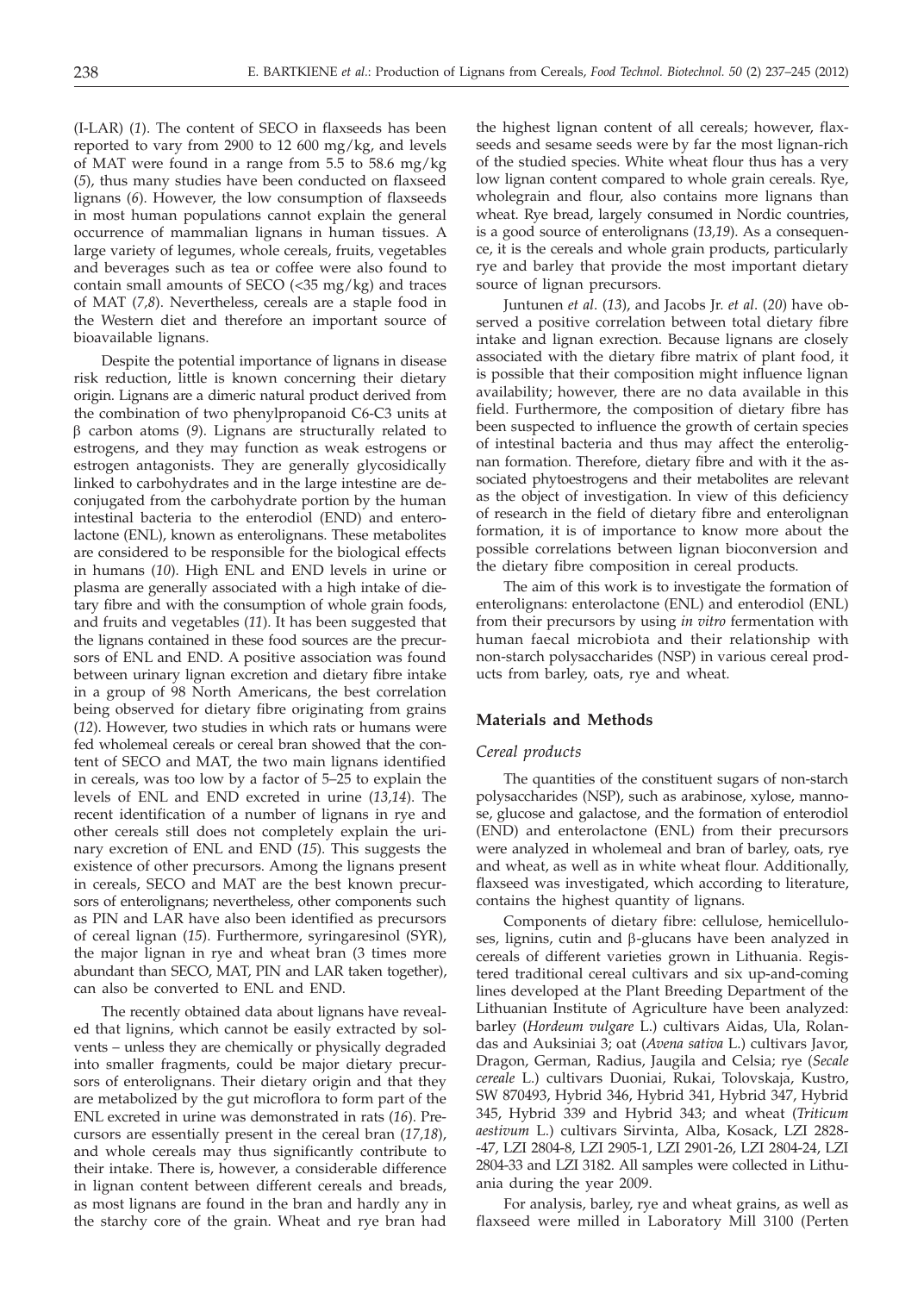Instruments AB, Kungens Kurva, Sweden) at a particle size of 0.8 mm, and oat grains in Retsch Mill (Retsch GmbH, Haan, Germany) at a particle size of 0.75 mm and stored at  $-20$  °C.

## *In vitro fermentation of cereal products*

*In vitro* fermentation was performed according to a modified incubation method of Karppinen *et al*. (*21*). The *in vitro* colon model assists in the elucidation of the role of microbiota in the metabolic network of human digestive system and it helps in the identification of the crucial reactions.

The culture medium was made of a carbonate-phosphate buffer solution containing (in  $g/L$ ): NaHCO<sub>3</sub> 9.240, Na<sub>2</sub>HPO<sub>4</sub>·2H<sub>2</sub>O 3.542, NaCl 0.470, KCl 0.450, Na<sub>2</sub>SO<sub>4</sub>·10H<sub>2</sub>O 0.227, CaCl<sub>2</sub> (anhydrous) 0.055, MgCl<sub>2</sub>·6H<sub>2</sub>O 0.100, urea 0.400 with added trace elements (10 mL of the following solution (in mg/L): FeSO<sub>4</sub>·7H<sub>2</sub>O 3680, MnSO<sub>4</sub>·H<sub>2</sub>O 1159, ZnSO<sub>4</sub>·7H<sub>2</sub>O 440, CoCl<sub>2</sub>·6H<sub>2</sub>O 120, CuSO·5H<sub>2</sub>O 98,  $\text{Mo}_{7}(\text{NH}_{4})_{6}\text{O}_{24}\cdot4\text{H}_{2}\text{O}$  17.4). The culture medium was reduced in an anaerobic chamber for 2 days prior to fermentation.

Faeces were collected from three healthy human volunteers who suffered no digestive disease and had not received antibiotics for at least 3 months. Freshly passed faeces were immediately taken in an anaerobic chamber, pooled, and homogenized with an equal mass of culture medium using a Warring blender. The slurry was diluted to 16.7 % (volume) with the culture medium, filtered through a 1-mm sieve, and used immediately as inocula. A mass of 0.1 g of analyzed food sample was weighed into 50-mL glass vials, 10 mL of the inoculum were added, and then stored in anaerobic chamber at 30 °C. The vials were sealed with rubber stoppers and shaken in a water bath at 37 °C for 24 h. Fermentation was stopped by plunging the vials into the ice water, after which the vial contents were freeze dried. Duplicate incubations were carried out for each sample. Also, duplicate blanks, containing only culture medium and inoculum, were incubated for 0 and 24 h.

## *Determination of enterolignans by HPLC with coulometric electrode array detection*

Quantitative analyses of END and ENL were conducted using high-performance liquid chromatography (HPLC) with the coulometric electrode array detection (CEAD) according to Heinonen *et al*. (*15*). The HPLC system consisted of a pump model 580 (ESA, Chelmsford, MA, USA) and an automatic injector model 540 (ESA). An intersil ODS-3 (GL Science Inc., Tokyo, Japan) column (3.0×150 mm,  $3.3 \mu$ m,  $9LI$   $500$   $10$ ) in combination with precolumn Quick Relate C<sub>18</sub> (Upchurch Scientific Inc., Oak Habor, WA, USA) was used for the separation of compounds, and for detection of END and ENL, a Coulochem Electrode Array Detector (ESA) equipped with eight electrodes was used.

The freeze-dried incubated samples were weighed (approx. 20 mg), and 500  $\mu$ L of water and 10  $\mu$ L of 6 M HCl were added. The samples were extracted twice with 5 mL of diethyl ether. The extracts were combined and evaporated to dryness under  $N_2$  flow. The samples were dissolved in 500 µL of MeOH and subsequently diluted in the mobile phase.

Pure standards of END and ENL used for quantitative analyses were obtained from Fluka Chemie (Buchs, Switzerland). Quantification was performed with the standard solutions of END (7.0 to 350.0  $\mu$ g/L) and ENL (10.8 to 541.7  $\mu$ g/L) dissolved in MeOH and diluted with mobile phase prior to HPLC analysis. The mobile phase consisted of 20 % solution B (50 mM NaOAc (pH=5)/ MeOH/ACN, 40:40:20 volume ratio) and 80 % solution A (50 mM NaOAc (pH=5)/MeOH, 80:20 volume ratio).

Enterolignans were separated (flow rate of 1.2 mL/ min) on the reversed phase column and were detected at potentials from 180 mV (channel 1) to 720 mV (channel 8). The END and ENL were quantified using calibration curves and determined by evaluation of their quantities in a faecal blank sample. The amounts of END and ENL produced in the faecal blank samples in 24 h were subtracted from the results obtained from the incubations carried out with the food samples. Duplicate samples were analyzed for each incubation sample and the standard deviations were calculated. The coefficients of variation (CV) between replicates ranged from 0.2 to 17.5 % for END and from 0.2 to 18.5 % for ENL. The observed values of CV are very similar to the findings of Heinonen *et al*. (*15*).

#### *Determination of dietary fibre components*

The analysis of the dietary fibre components: neutral detergent fibre (NDF), acid detergent fibre (ADF) and acid detergent lignin (ADL) was carried out using the Van Soest and Wine acid detergent method (*22*). The NDF fraction contains hemicelluloses, cellulose, cutin and lignins; the ADF cellulose, cutin and lignins; and the ADL cutin and lignins. The hemicellulose and cellulose contents were calculated as the difference between NDF and ADF fractions, and ADF and ADL fractions, respectively. Using this method, lignin could be determined together with cutin by means of the quantity of the ADL fraction. Before extraction of the dietary fibre components, starch was removed enzymatically with a-amylase from *Bacillus licheniformis* (Termamyl 120L, Novozymes A/S, Bagsvaerd, Denmark) and amyloglucosidase 102857 from *Aspergillus niger* (Roche Diagnostics GmbH, Mannheim, Germany). For NDF analysis, starch-free material was extracted with a neutral detergent, and the residue was filtered and weighed after washing, drying and ashing. By sample extraction with acid detergent, hemicelluloses were removed and the ADF fraction was precipitated. The quantity of lignins and cutin was determined by extraction of the ADF fraction with sulphuric acid.

The content of  $\beta$ -glucans was determined enzymatically according to ICC Standard No. 166 (*23*) using a Megazyme kit K-BGLU (Megazyme International Ireland Ltd., Wicklow, Ireland).

## *Determination of constituent sugars of NSP by GLC*

Modified Englyst and Cummings method (*24*) was used for the determination of the constituent sugars of NSP. In this method, starch, including that resistant to gelatinization in boiling water, was dispersed with dimethyl sulphoxide and removed from the sample matrices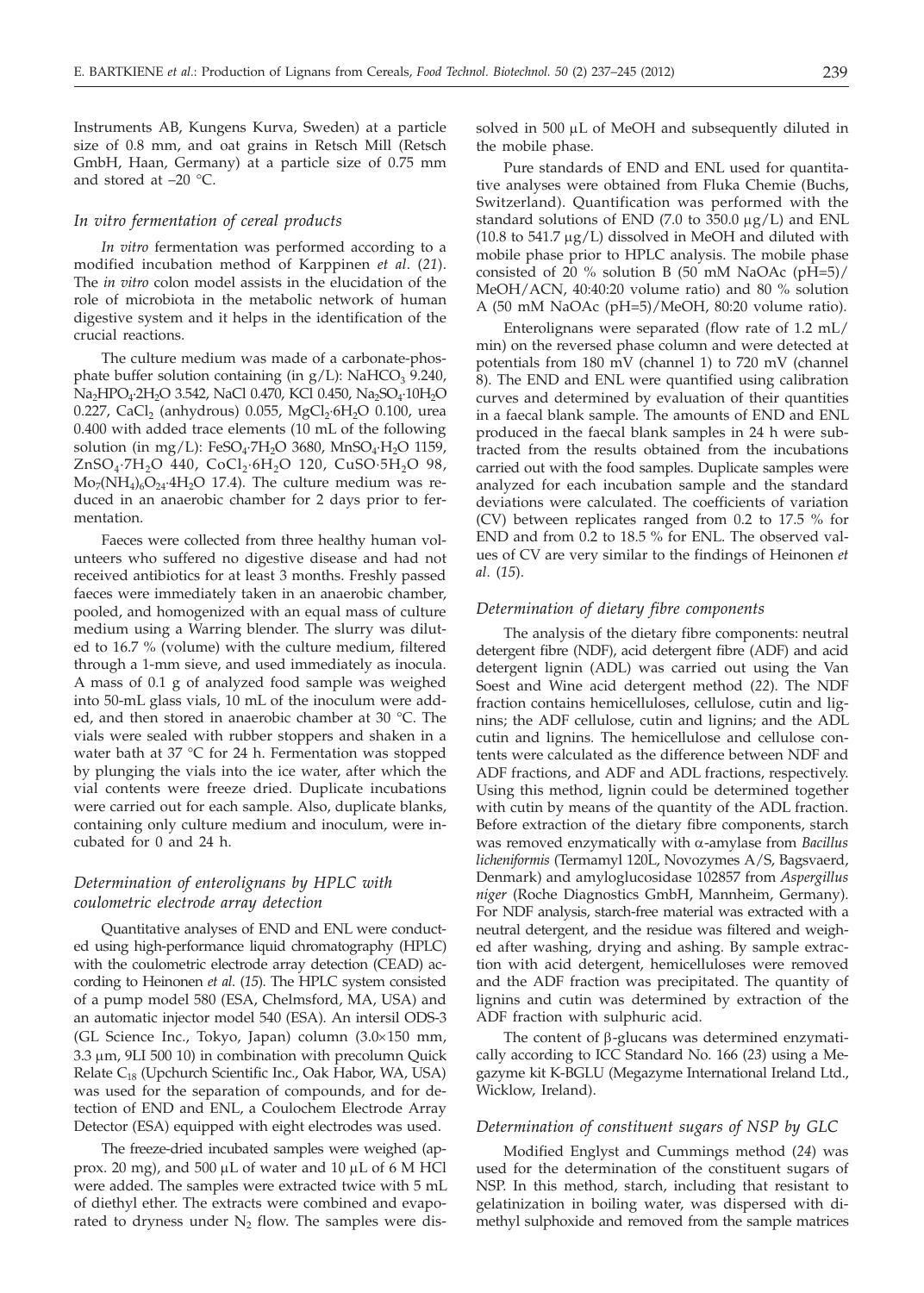enzymatically with a-amylase from *Bacillus licheniformis* (Termamyl 120L, Novozymes A/S) and amyloglucosidase 102857 from *Aspergillus niger* (Roche Diagnostics GmbH). NSP was precipitated with ethanol and then hydrolyzed with sulphuric acid for 2 h until monosaccharides were obtained. The constituent sugars of NSP: arabinose, xylose, mannose, glucose and galactose were determined by gas liquid chromatography (GLC) using *myo*-inositol (Sigma-Aldrich Co, Saint Louis, MO, USA) as internal standard. Alditol acetates prepared by using *N*-methylimidazole to catalyze the acetylation reaction were used for GLC determination of the released monosaccharides. The recoveries (in %) of sugars after acetylation as described under this method are as follows: arabinose 98.7± 2.2, xylose 99.7±1.0, mannose 98.2±0.5, glucose 98.3±0.6, and galactose 97.4±0.6. GLC was performed by using a Shimadzu-GC-17 AAF FID gas chromatograph (Shimadzu Corporation, Kyoto, Japan) with a flame ionization detector (FID) and an RTX 50 Fused Silica (Restek Corporation, Bellefonte, PA, USA) analytical column (30 m×  $0.25$  mm,  $0.25$   $\mu$ m) and an automatic sample injector AOC-17*.* The column was maintained at 230 °C and the

injector and detector were kept at 300 °C. The carrier gas (helium) flow rate was 1.67 mL/min. The content of monosaccharides was determined by using a compatible computer provided with CLASS-GC10 ChemStation software (Agilent Technologies, Santa Clara, CA, USA). The total NSP were expressed as the sum of constituent sugars. Duplicate samples were analyzed for each food sample and the standard deviations were calculated. For arabinose, xylose, mannose, glucose and galactose, the coefficients of variation between replicates were 2.1*–*22.8, 1.1*–* 25.0, 1.3*–*29.0, 1.4*–*31.2 and 1.3*–*27.6 %, respectively.

## **Results and Discussion**

# *Formation of enterodiol and enterolactone from cereal products using in vitro fermentation*

The quantitative results of enterodiol (END) and enterolactone (ENL) formed during the 24 h of faecal incubation of cereal products and flaxseed are summarized in Table 1.

Table 1. Enterolignan formation from their precursors in different cereal products and flaxseed

|                   | Incubation time  | $b(\text{END})/(\text{nmol}/g)$ |                 |         | b(ENL)/(nmol/g) | $b$ (total enterolignans)/(nmol/g) |                |  |
|-------------------|------------------|---------------------------------|-----------------|---------|-----------------|------------------------------------|----------------|--|
| Sample            | $\mathbf h$      | wb                              | db              | wb      | db              | wb                                 | db             |  |
| Cereal products   |                  |                                 |                 |         |                 |                                    |                |  |
| barley bran       | $\boldsymbol{0}$ | $1.1\,$                         | $1.3 \pm 0.2$   | 1.0     | $1.2 \pm 0.3$   | 2.1                                | 2.5            |  |
|                   | 24               | 121.5                           | 141.2±6.7       | 172.6   | $200.7 \pm 4.8$ | 294.1                              | 341.9          |  |
| oat bran          | $\theta$         | 0.9                             | $1.0 \pm 0.3$   | 2.4     | $2.8 \pm 0.4$   | 3.3                                | 3.8            |  |
|                   | 24               | 149.3                           | 173.7±3.3       | 171.4   | 198.9±0.8       | 320.7                              | 372.6          |  |
| rye bran          | $\theta$         | 1.0                             | $1.2 \pm 0.4$   | 2.3     | $2.7 \pm 0.2$   | 3.3                                | 3.9            |  |
|                   | 24               | 34.6                            | $40.2 \pm 0.2$  | 278.3   | 323.6±1.1       | 312.9                              | 363.8          |  |
| wheat bran        | $\theta$         | 0.9                             | $1.0 \pm 0.3$   | 1.0     | $1.2 \pm 0.3$   | 1.9                                | 2.2            |  |
|                   | 24               | 141.3                           | $164.3 \pm 2.6$ | 180.6   | $210.0 \pm 0.1$ | 321.9                              | 374.3          |  |
| barley wholemeal  | $\theta$         | 1.1                             | $1.3 \pm 0.4$   | 1.2     | $1.4 \pm 0.2$   | 2.3                                | 2.7            |  |
|                   | 24               | 62.5                            | 72.7±4.2        | 64.4    | 74.9±3.6        | 126.9                              | 147.6          |  |
| oat wholemeal     | $\theta$         | 1.0                             | $1.1 \pm 0.2$   | 1.6     | $1.8 \pm 0.4$   | 2.6                                | 2.9            |  |
|                   | 24               | 65.9                            | 76.6±3.5        | 71.8    | $83.5 \pm 1.2$  | 137.7                              | 160.1          |  |
| rye wholemeal     | $\boldsymbol{0}$ | 1.0                             | $1.2 \pm 0.3$   | $2.4\,$ | $2.8 \pm 0.5$   | 3.4                                | 4.0            |  |
|                   | $\overline{2}$   | 119.3                           | 138.7±5.7       | 111.3   | $129.4 \pm 1.5$ | 230.6                              | 268.1          |  |
| wheat wholemeal   | $\mathbf{0}$     | 1.1                             | $1.3 \pm 0.4$   | 0.6     | $0.7 \pm 0.1$   | 1.7                                | 2.0            |  |
|                   | 24               | 66.1                            | $76.8 \pm 5.1$  | 76.8    | 89.2±4.9        | 142.9                              | 166.0          |  |
| white wheat flour | $\mathbf{0}$     | 1.1                             | $1.3 \pm 0.2$   | 1.2     | $1.4 \pm 0.2$   | 2.3                                | 2.7            |  |
|                   | 24               | 8.7                             | $10.1 \pm 0.2$  | 69.6    | $80.9 \pm 1.1$  | 78.3                               | 91.0           |  |
| min               | $\mathbf{0}$     | 0.9                             | $1.0\,$         | 0.6     | 0.7             | 1.7                                | 2.0            |  |
|                   | 24               | 8.7                             | 10.1            | 64.4    | 74.9            | 78.3                               | 91.0           |  |
| mean±S.D.         | $\mathbf{0}$     | 1.0                             | $1.2 \pm 0.1$   | 1.5     | $1.9 \pm 0.7$   | 2.5                                | $2.9 \pm 0.8$  |  |
|                   | 24               | 85.5                            | 99.4±57.3       | 133.0   | 154.6±84.8      | 218.4                              | 253.9±113.5    |  |
| max               | $\overline{0}$   | 1.1                             | 1.3             | 2.4     | 2.8             | 3.4                                | 4.0            |  |
|                   | 24               | 149.3                           | 164.3           | 278.3   | 323.6           | 321.9                              | 374.3          |  |
| Flaxseed          |                  |                                 |                 |         |                 |                                    |                |  |
| mean±S.D.         | $\theta$         | 9.6                             | $11.2 \pm 1.1$  | 10.1    | $11.7 \pm 1.5$  | 19.7                               | $22.9 \pm 2.3$ |  |
|                   | 24               | 4350.8                          | 5059.1±41.0     | 6082.4  | 7072.6±41.0     | 10433.2                            | 12131.7±82.1   |  |

END=enterodiol, ENL=enterolactone, wb=wet basis, db=dry basis, S.D.=standard deviation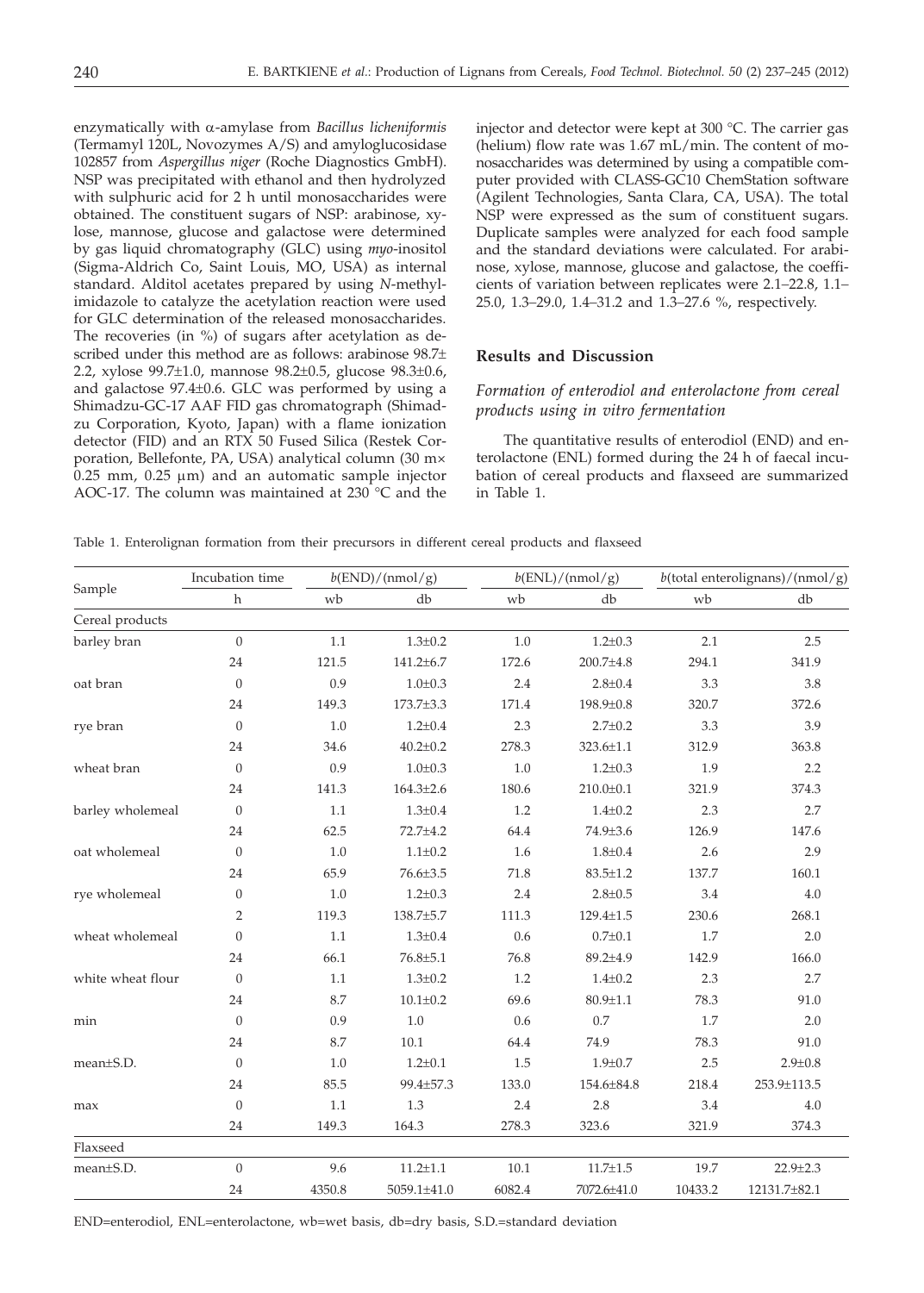The total enterolignan formation in various cereal products ranged from 78.3 to 321.9 nmol/g depending on the product type, for END from 8.7 to 149.3 nmol/g and for ENL from  $64.4$  to  $278.3$  nmol/g. The cereal species can be placed in the following order with respect to total enterolignan content: rye>wheat>oat>barley. Bran cereals were the highest producers of enterolignans  $(294.1-321.9 \text{ nmol/g})$ . The proportion of total lignans in whole grain as compared to rye bran was 74 % and ranged between 43 and 44 % in wheat, oat and barley.

In most of the analyzed cereal products, slightly more ENL was formed than END, and in rye bran and white wheat flour the ratio of ENL to END was even 8:1, and the proportion of ENL in total enterolignans was 41–52 %, with the exception of rye bran and white wheat flour where this proportion was 11 %.

How much the different foods contribute to the total enterolignan formation in humans depends also on their level in the individual food and its use in the diet. Flaxseed is by far the richest source of enterolignan precursors, because it contains the highest amount of SECO, some MAT and also PIN and LAR (*25,26*). Our investigation also confirms this. The amount of enterolignans formed in flaxseed (10 433.2 nmol/g) was of different magnitude than in cereal products (Table 1). However, currently its dietary contribution is low because it is not widely used as staple food. Therefore, foods such as whole grain products, especially rye products, due to their higher level of intake could be important sources of lignans in the Nordic type of diet.

Smeds *et al.* (*27*) quantified seven dietary lignans (7- -hydroxymatairesinol, secoisolariciresinol, matairesinol, lariciresinol, pinoresinol, medioresinol, and syringaresinol) to characterize the variation in lignan content and composition of winter rye, spring wheat and spring oat. They found that grain lignan content and composition were significantly different in different cereal species, with the highest total content in winter rye, the second highest in spring oat, and the lowest content in spring wheat. Syringaresinol was the dominant lignan in all three species, especially in wheat and rye, in which the contribution to the total lignan content was approx. 80 %. In oat, the contribution was only 42 %, with larger contributions of LAR and PIN than the other species. Similar order was obtained by Peñalvo *et al.* (*28*) in whole grain: rye>wheat>oat>barley. Our results of enterolignan analysis in cereal products are in agreement with those of Smeds *et al*. (*27*) and Peñalvo *et al*. (*28*). It has been shown that lignans are concentrated in the bran layer of the grains; wheat and rye bran had the highest lignan content of all cereals (*2,11*). These findings are also supported by the present study.

Microbial metabolism of plant lignans to enterolignans END and ENL has been under continuous investigation during recent years. Despite the structural diversity and different sources of plant lignans, they undergo conversion to END and ENL by human gut microbiota. In the colon, MAT is converted directly to ENL, while other lignans such as SECO, PIN and LAR are transformed *via* another route. The latter lignans are first converted to END and further to ENL. This can explain the higher concentration of END in comparison with ENL found during the experiment with flaxseed, which is the

richest source of SECO. If we compare our results with lignan data reported by Mazur and Adlercreutz (*11*), Heinonen *et al*. (*15*), Mazur (*25*), Milder *et al*. (*26*) and Horn-Ross *et al*. (*29*), they confirm that other lignans such as PIN and LAR have a high degree of conversion and could be metabolized in high yields into ENL and END when incubated *in vitro* with a human faecal microflora.

Experiments with flaxseed and rye bran by Aura *et al*. (*30*) showed that rapid decrease in pH, lack of carbohydrate nutrient and accumulation of metabolite products may have caused external stress to the microbiota shown by a delay in END production and a suppression of ENL production in *in vitro* samples. It is also possible that when readily fermentable carbohydrates are present, the metabolism of the faecal microbiota is directed to the fermentation of readily available substrates rather than to bioconversion of phenolic compounds.

## *Complex analysis of the cereal dietary fibre*

The quantities of hemicelluloses, cellulose,  $\beta$ -glucans, and lignins and cutin also determined in Lithuanian barley, oat, rye and wheat are presented in Table 2.

The highest quantities of total dietary fibre and most of its fractions were found in oats. In this type of cereals the hemicellulose and cellulose content was, respectively, 1.3 and 2.7 times higher than in barley, 1.6 and 5.5 times higher than in rye and 1.8 and 5.1 higher than in wheat. The lignin and cutin content together in oats was from 1.8 to 2.4 times higher in comparison with other cereals.

Among the tested cereals, barley was specific for the highest content of  $\beta$ -glucans in percent on dry basis (db) 5.1±0.4, which was 1.4 times higher than in oats, 2.8 times higher than in rye and 6.4 times higher than in wheat. In comparison with rye and wheat, the content of hemicellulose ((11.2 $\pm$ 0.7) %) and cellulose ((4.9 $\pm$ 0.8) %) in barley was also higher. In rye, only the content of  $\beta$ -glucans ( $(1.8\pm0.3)$  %) was higher than in wheat ( $(0.8\pm0.1)$  %). The quantities of hemicelluloses, cellulose and lignins in rye and wheat were equivalent.

By comparing different genotypes of cereals, it was noticed that the variation in the composition of dietary fibre fractions depends not only on the kind of cereals but also on the genotype.

# *Non-starch polysaccharides and their constituent sugars in cereal products*

The results of the investigation of non-starch polysaccharides (NSP) of cereal products and flaxseed are presented in Table 3. In all analyzed cereal products, the total NSP content ranged from 31.0 to 153.8 mg/g. The main constituent sugar was glucose  $(12.6-47.9 \text{ mg/g})$ , then xylose  $(4.9-66.3 \text{ mg/g})$  and arabinose  $(5.0-34.5 \text{ mg/g})$ . The contents of other constituent sugars, *i.e*. galactose  $(1.4–6.3 \text{ mg/g})$  and mannose  $(2.2–3.6 \text{ mg/g})$  were substantially lower.

The highest total NSP content was in rye bran (153.8 mg/g), of which the highest were arabinose and xylose content (34.5 and 66.3 mg/g, respectively). The reason could be that during cereal processing the outer layers of the grains, containing the highest amount of dietary fibre, are passed to the rye bran fraction. Therefore,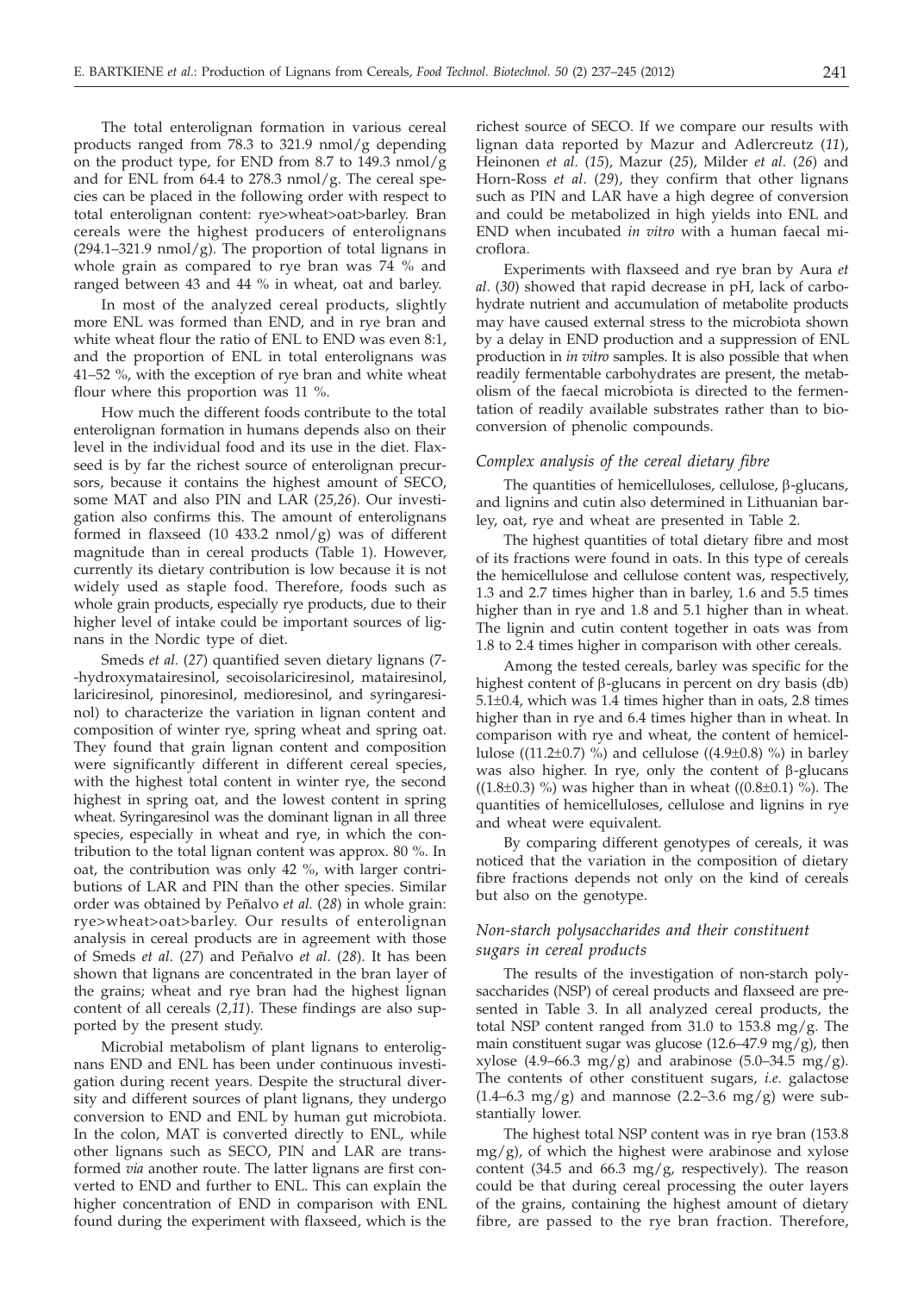|             | $w$ (hemicelluloses) | $w$ (cellulose)               | $w(β$ -glucans) | $w$ (lignins and cutin)<br>mg/g |  |
|-------------|----------------------|-------------------------------|-----------------|---------------------------------|--|
| Cultivar    | mg/g                 | $mg/g$                        | $mg/g$          |                                 |  |
| Barley      |                      |                               |                 |                                 |  |
| Aidas       | 108                  | $58\,$                        | 53              | $13\,$                          |  |
| Ula         | 122                  | $48\,$                        | 54              | $17\,$                          |  |
| Rolandas    | 107                  | $40\,$                        | 46              | 16                              |  |
| Auksiniai 3 | 112                  | $51\,$                        | 49              | 17                              |  |
| min         | $107\,$              | $40\,$                        | $46\,$          | $13\,$                          |  |
| mean±S.D.   | $112 + 7$            | $49\pm8$                      | $51\pm4$        | $16 + 2$                        |  |
| max         | 122                  | $58\,$                        | 54              | $17\,$                          |  |
| Oat         |                      |                               |                 |                                 |  |
| Javor       | 136                  | 122                           | 35              | 27                              |  |
| Dragon      | $98\,$               | 99                            | $30\,$          | $21\,$                          |  |
| German      | $157\,$              | 149                           | $41\,$          | $34\,$                          |  |
| Radius      | 163                  | 147                           | 39              | $32\,$                          |  |
| Jaugila     | 147                  | 148                           | 37              | $31\,$                          |  |
| Celsia      | 141                  | 134                           | 36              | $31\,$                          |  |
| $\min$      | 98                   | 99                            | 30              | 21                              |  |
| mean±S.D.   | $140 + 23$           | $133 + 20$                    | $36 + 4$        | $29 + 5$                        |  |
| max         | 163                  | 149                           | $41\,$          | $34\,$                          |  |
| Rye         |                      |                               |                 |                                 |  |
| Duoniai     | 90                   | $20\,$                        | $20\,$          | $15\,$                          |  |
| Rukai       | 103                  | $22\,$                        | 17              | 15                              |  |
| Hybrid 346  | 85                   | 21                            | $20\,$          | $14\,$                          |  |
| Hybrid 341  | 93                   | $31\,$                        | 18              | $10\,$                          |  |
| Hybrid 347  | 88                   | 29                            | 21              | $11\,$                          |  |
| Hybrid 345  | 89                   | $26\,$                        | $20\,$          | $11\,$                          |  |
| Hybrid 339  | 86                   | 22                            | 20              | 18                              |  |
| Hybrid 343  | 85                   | $26\,$                        | 20              | $14\,$                          |  |
| SW 870493   | 87                   | $27\,$                        | $11\,$          | 15                              |  |
| Tolovskaja  | 87                   | $18\,$                        | 12              | 16                              |  |
| Kustro      | 67                   | $22\,$                        | $17\,$          | $18\,$                          |  |
| min         | 67                   | 18                            | 11              | $10\,$                          |  |
| mean±S.D.   | $88 + 9$             | $24\pm4$                      | $18\pm3$        | $14\pm3$                        |  |
| max         | 103                  | 31                            | 21              | 18                              |  |
| Wheat       |                      |                               |                 |                                 |  |
| Sirvinta    | 79                   | 19                            | $10\,$          | 15                              |  |
| Kosack      | $84\,$               | 24                            | 6               | 11                              |  |
| Alba        | $71\,$               | $23\,$                        | 8               | 09                              |  |
| LZI 2828-47 | 86                   | 29                            | $\,8\,$         | 12                              |  |
| LZI 2804-8  | 76                   | 26                            | 10              | 13                              |  |
| LZI 2905-1  | 83                   | 31                            | 9               | 12                              |  |
| LZI 2901-26 | 66                   | 27                            | 8               | 10                              |  |
| LZI 2804-24 | 73                   | 31                            | 9               | 11                              |  |
| LZI 2804-33 | 78                   | 32                            | 8               | 11                              |  |
| LZI 3182    | 73                   | 25                            | 9               | 12                              |  |
| min         | 66                   | 19                            | 6               | $\boldsymbol{9}$                |  |
| mean±S.D.   | $78\pm 6$            | $26 + 4$<br>$8\pm1$<br>$12+2$ |                 |                                 |  |
| max         | 86                   | $32\,$                        | $10\,$          | $15\,$                          |  |

# Table 2. Composition of cereal dietary fibre

S.D.=standard deviation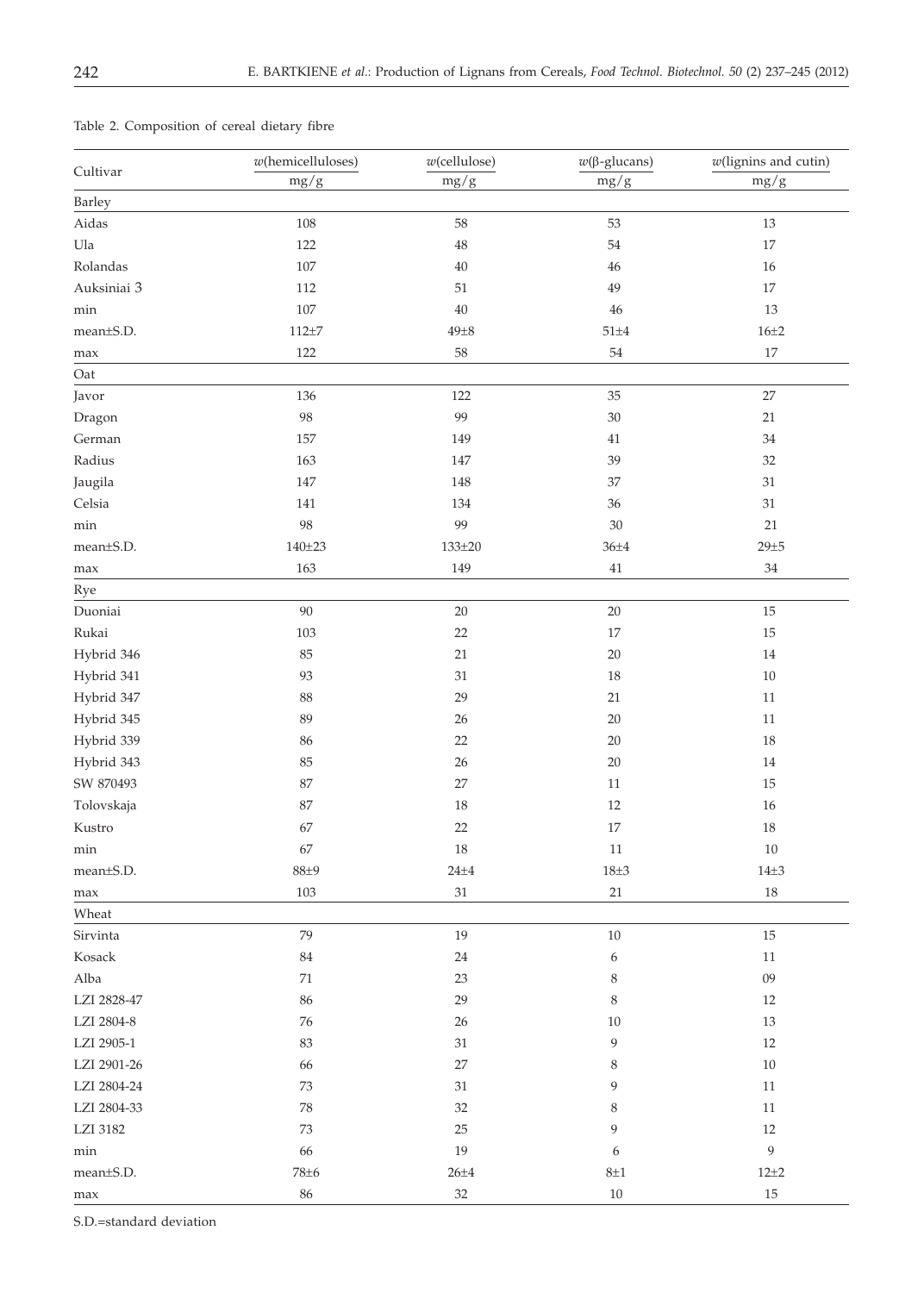|                   | $w(NSP$ constituent sugars)/(mg/g) |                |                |                                         |               |               |                     |                |                | $w$ (total NSP) |       |                                 |
|-------------------|------------------------------------|----------------|----------------|-----------------------------------------|---------------|---------------|---------------------|----------------|----------------|-----------------|-------|---------------------------------|
| Sample            | Ara                                |                |                | Xyl                                     | Man           |               | Glu                 |                | Gal            |                 | mg/g  |                                 |
|                   | wb                                 | db             | wb             | db                                      | wb            | db            | wb                  | db             | wb             | db              | wb    | db                              |
| Cereal products   |                                    |                |                |                                         |               |               |                     |                |                |                 |       |                                 |
| rye bran          | 34.5                               | $40.1 \pm 1.1$ | 66.3           | $77.1 \pm 2.2$                          | 3.6           | $4.2 \pm 0.1$ | 44.8                | $52.1 \pm 0.8$ | 4.6            | $5.3 \pm 0.2$   | 153.8 | 178.8                           |
| barley wholemeal  | 10.0                               | $11.6 \pm 0.4$ | 10.9           | $12.7 \pm 0.4$                          | 3.0           | $3.5 \pm 0.3$ | 47.9                | $55.7{\pm}2.8$ | 1.4            | $1.6 \pm 0.1$   | 73.2  | 85.1                            |
| oat wholemeal     | 8.0                                | $9.3 \pm 0.7$  | 7.8            | $9.1 \pm 0.8$                           | 2.3           | $2.7 \pm 1.2$ | 44.2                | $51.4{\pm}5.0$ | 2.4            | $2.8 \pm 0.2$   | 64.7  | 75.3                            |
| white wheat flour | 5.0                                | $5.8 \pm 0.5$  | 4.9            | $5.7 \pm 0.5$                           | 2.2           | $2.6 \pm 0.1$ | 12.6                | $14.7 + 2.9$   | 6.3            | $7.3 \pm 0.7$   | 31.0  | 36.1                            |
| min               | 5.0                                | 5.8            | 4.9            | 5.7                                     | 2.2           | 2.6           | 12.6                | 14.7           | 1.4            | 1.6             | 31.0  | 36.1                            |
| $mean \pm S.D.$   |                                    |                |                | 14.4±14.0 16.7±16.2 22.5±29.4 26.2±34.4 | $2.8 \pm 1.3$ | $3.2 \pm 1.4$ | 37.4±17.5 43.5±19.7 |                | $3.7 + 2.3$    | $4.2 + 3.6$     |       | $80.8 \pm 52.1$ 93.8 $\pm 61.3$ |
| max               | 34.5                               | 40.1           | 66.3           | 77.1                                    | 3.6           | 4.2           | 47.9                | 55.7           | 6.3            | 7.3             | 153.8 | 178.8                           |
| Flaxseed          |                                    |                |                |                                         |               |               |                     |                |                |                 |       |                                 |
| mean±S.D.         | $22.1 + 0.6$                       | $25.7 \pm 0.7$ | $23.7 \pm 1.5$ | $27.6 \pm 1.8$                          | $1.5 \pm 0.3$ | $1.8 + 0.4$   | $45.0 \pm 0.6$      | $52.3 \pm 0.8$ | $18.7 \pm 0.3$ | $21.7 + 0.4$    |       | $111.0 + 5.3$ $129.1 + 6.2$     |

Table 3. Composition of NSP constituent sugars in cereal products and flaxseed

NSP=non-starch polysaccharides, Ara=arabinose, Xyl=xylose, Man=mannose, Glu=glucose, Gal=galactose, wb=wet basis, db=dry basis, S.D.=standard deviation

lower amounts of NSP are passed to the flour, especially with low ash content. For example, white wheat flour contained the lowest amount of total NSP  $(31.0 \text{ mg/g})$ and specific proportion of constituent sugars: the highest amount of galactose and the lowest amounts of other monosaccharides. In comparison with white flour, grain wholemeal produced using simple milling processes contained higher amounts of NSP, xylose, glucose and arabinose.

By comparing the analyzed products, after rye bran, flaxseed also contains a high amount of NSP. Also, galactose content was the highest in this product  $(18.7 \text{ mg/g}).$ The amount of this monosaccharide in flaxseed was 5 times higher than in cereal products. Mannose content in flaxseed  $(1.5 \text{ mg/g})$  was lower than in cereal products.

Analysis of NSP composition showed that the main constituent sugars of NSP in cereals are glucose, xylose, and arabinose, and that the amounts of hexoses and pentoses were almost similar (content of hexoses compared to pentoses was only about 1.25 times higher). This confirms that higher quantities of cellulose,  $\beta$ -glucans and arabinoxylans are present in cereals. Cellulose,  $\beta$ -glucans, arabinoxylans and galactans are the main NSP components in flaxseed.

## *Correlation between dietary fibre components and plant lignan metabolites*

Despite the potential importance of lignans in reducing disease risk, little is known concerning their dietary origin. High ENL and END levels in urine or plasma are generally associated with a high intake of dietary fibre (*13,20*) and its composition (*30*).

According to Begum *et al*. (*16*), lignins are structurally related to lignans and may also be metabolized into enterolignans. They are cell wall polymers made of phenylpropane units (*31*), therefore structurally closely related to SECO and MAT. Lignins, because of their polymeric nature and because they are embedded in the cell wall, are usually considered inert in the digestive tract.

However, the results presented by Begum *et al*. (*16*) showed that they are metabolized by the gut microflora to form part of the ENL excreted in urine.

In the present study, no significant relationships were determined between the amounts of enterolignans formed in cereal products and the amount of lignins or other fractions of dietary fibre. The most likely explanation is a difference in the structure of the synthetic lignin used by Begum *et al*. (*16*) compared to the native lignin. It is difficult to obtain pure lignins from complex plant materials and more particularly from materials such as bran, which has a relatively low lignin content compared to other lignocellulosic materials such as wood. Indeed, the analytical method differs from the one used here by the mode of extraction of lignins and also gives differences in results.

By analyzing the NSP composition of selected cereal products and enterolignans formed during their fermentation, it was noticed that some correlations existed between the quantities of total NSP, their constituent sugars and enterolignans (Table 4).

In cereal products, close correlations were found between the total NSP and the total amount of enterolignans and ENL; between pentoses and the total amount of enterolignans and ENL; between arabinose or xylose and ENL; and between galactose and END values. Considering the correlations between hexoses and END, as well as between pentoses and ENL found in cereals, it can be assumed that in cereals lignans can occur as different glycosides, *e.g*. not only conjugated with glucose but also with other NSP constituent sugars such as xylose or arabinose. This indicates that pentoses are closely related to the quantities of plant lignans in cereal products. Obviously, the lignan formation depends more on the specific composition and structure of dietary fibres, which varies between different kinds of cereals, than on their amount.

In general, our results are in agreement with the data about phenolic compounds that occur naturally in glycosylated and conjugated forms. Therefore, the nature,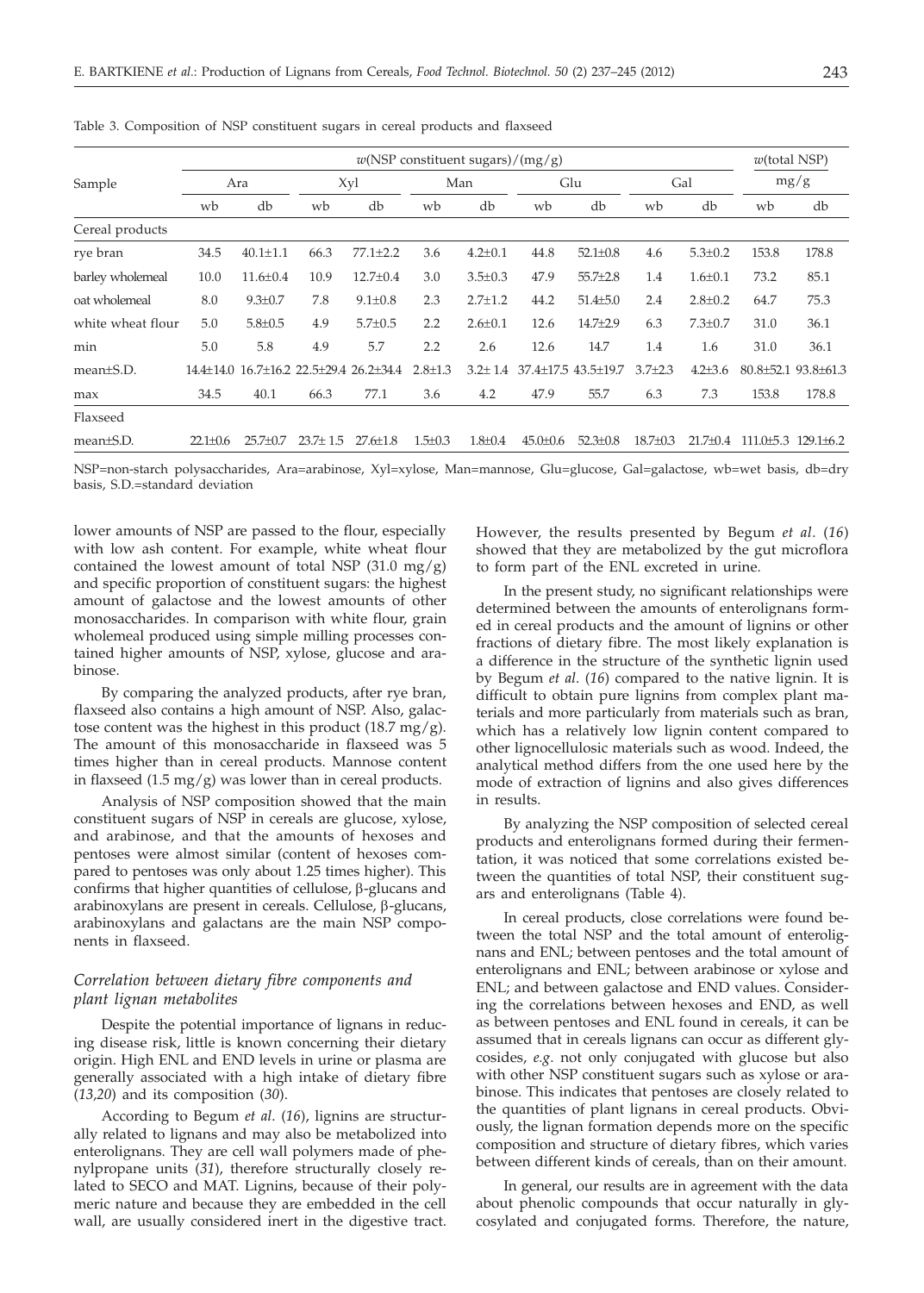| Enterolignans | NSP constituent sugars |        |        |        |        |        |        |        |  |  |  |
|---------------|------------------------|--------|--------|--------|--------|--------|--------|--------|--|--|--|
|               | Ara                    | Xvl    | Man    | Glu    | Gal    | Pen    | Hex    | Total  |  |  |  |
| <b>END</b>    | 0.0052                 | 0.0193 | 0.0143 | 0.7425 | 0.9382 | 0.0139 | 0.6444 | 0.0191 |  |  |  |
| <b>ENL</b>    | 0.9710                 | 0.9887 | 0.6797 | 0.0836 | 0.0850 | 0.9841 | 0.1537 | 0.8687 |  |  |  |
| Total         | 0.9772                 | 0.9610 | 0.7640 | 0.2709 | 0.0021 | 0.9671 | 0.3724 | 0.9780 |  |  |  |

Table 4. Squared correlation coefficient  $(R^2)$  between total NSP, their constituent sugars and enterolignans in cereal products

NSP=non starch polysaccharides, END=enterodiol, ENL=enterolactone, Ara=arabinose, Xyl=xylose, Man=mannose, Glu=glucose, Gal=galactose, Hex=hexoses, Pen=pentoses

size, structure, solubility, degree and position of glycosylation and conjugation with other compounds can influence their bioavailability, absorption, distribution, metabolism and excretion in humans (*32,33*). Only aglycones and some glycosides can be absorbed in the small intestine, whereas polyphenols linked to other sugars (arabinose, xylose or rhamnose) often reach the colon and are hydrolyzed before absorption. Our study suggests that the content of lignans in cereals and their bioconversion to enterolignans depends on their associations with the constituent sugars of NSP. Therefore, much research is still needed in this area to understand plant lignan origin, metabolism and absorption in humans in order to create recommendations for their intake.

## **Conclusions**

The amount of enterolignans produced during 24 h by *in vitro* fermentation of various cereal products such as barely, oat, rye and wheat wholemeal or bran ranged from 78.3 to 321.9 nmol/g, the amount of END from 8.7 to 149.3 nmol/g, and of ENL from 64.4 to 278.3 nmol/g. The levels of ENL were higher than of END. The main constituent sugars of NSP in cereals were glucose, xylose and arabinose  $(37.4, 22.5 \text{ and } 14.4 \text{ mg/g},$  respectively). The quantities of hexoses and pentoses in cereals were similar, they contained more arabinoxylans. Quantitative relationships between hexoses and ENL ( $R^2$ =0.9841), and also between pentoses and END  $(R^2=0.6444)$  in cereals indicate that pentoses are closely related to the quantities of plant lignans in cereal products and their conversion to enterolignans.

The results show that cereal products are important sources of enterolignan precursors. The results of the investigation contribute to the information for a database of bioactive compounds in plant foods.

#### **References**

- *1.* T. Sicilia, H.B. Niemeyer, D.M. Honig, M. Metzler, Identification and stereochemical characterization of lignans in flaxseed and pumpkin seeds, *J. Agric. Food Chem. 51* (2003) 1181–1188.
- *2.* A.I. Smeds, P.C. Eklund, R.E. Sjöholm, S.M. Willför, S. Nishibe, T. Deyama, B.R. Holmbom, Quantification of a broad spectrum of lignans in cereals, oilseeds, and nuts, *J. Agric. Food Chem. 55* (2007) 1337–1346.
- *3.* L.U. Thompson, P. Robb, M. Serraino, F. Cheung, Mammalian lignan production from various foods, *Nutr. Cancer, 16* (1991) 43–52.
- *4.* P.D. Nesbitt, L.U. Thompson, Lignans in homemade and commercial products containing flaxseed, *Nutr. Cancer, 29* (1997) 222–227.
- *5.* S.M. Willför, A.I. Smeds, B.R. Holmbom, Chromatographic analysis of lignans, *J. Chromatogr. A, 1112* (2006) 64–77.
- 6. V. Krajčová, J. Schulzová, J. Hajšlová, M. Bjelková, Lignans in flaxseed**,** *Czech J. Food Sci.* (Suppl.), *27* (2009) 252–255.
- *7.* W.M. Mazur, K. Wähälä, S. Rasku, A. Salakka, T. Hase, H. Adlercreutz, Lignan and isoflavonoid concentrations in tea and coffee, *Br. J. Nutr. 79* (1998) 37–45.
- *8.* W.M. Mazur, M. Uehara, K. Wähälä, H. Adlercreutz, Phyto- -oestrogen content of berries, and plasma concentrations and urinary excretion of enterolactone after a single strawberry-meal in human subjects, *Br. J. Nutr. 83* (2000) 381–387.
- *9.* B. Raffaelli, A. Hoikkala, E. Leppälä, K. Wähälä, Enterolignans, *J. Chromatogr. B, 777* (2002) 29–43.
- *10.* S. Charlet, L. Bensaddek, S. Raynaud, F. Gillet, F. Mesnard, M.A. Fliniaux, An HPLC procedure for the quantification of anhydrosecoisolariciresinol. Application to the evaluation of flax lignan content, *Plant Physiol. Biochem. 40* (2002) 225–229.
- *11.* W.M. Mazur, H. Adlercreutz, Natural and anthropogenic environmental oestrogens: The scientific basis for risk assessment. Naturally occurring oestrogens in food, *Pure Appl. Chem. 70* (1998) 1759–1776.
- *12.* J.W. Lampe, D.R. Gustafson, A.M. Hutchins, M.C. Martini, S. Li, K. Wähälä *et al*., Urinary isoflavonoid and lignan excretion on a Western diet: Relation to soy, vegetable, and fruit intake, *Cancer Epidemiol. Biomark. Prev. 8* (1999) 699–707.
- *13.* K.S. Juntunen, W.M. Mazur, K.H. Liukkonen, M. Uehara, K.S. Poutanen, H.C. Adlercreutz, H.M. Mykkänen, Consumption of wholemeal rye bread increases serum concentrations and urinary excretion of enterolactone compared with consumption of white wheat bread in healthy Finnish men and women, *Br. J. Nutr. 84* (2000) 839–846.
- *14.* C. Nicolle, C. Manach, C. Morand, W. Mazur, H. Adlercreutz, C. Rémésy, A. Scalbert, Mammalian lignan formation in rats fed a wheat bran diet, *J. Agric. Food Chem. 50* (2002) 6222–6226.
- *15.* S. Heinonen, T. Nurmi, K. Liukkonen, K. Poutanen, K. Wähälä, T. Deyama *et al*., *In vitro* metabolism of plant lignans: New precursors of mammalian lignans enterolactone and enterodiol, *J. Agric. Food Chem. 49* (2001) 3178–3186.
- *16.* A.N. Begum, C. Nicolle, I. Mila, C. Lapierre, K. Nagano, K. Fukushima *et al*., Dietary lignins are precursors of mammalian lignans in rats, *J. Nutr. 134* (2004) 120–127.
- *17.* L.U. Thompson, P. Robb, M. Serraino, F. Cheung, Mammalian lignan production from various foods, *Nutr. Cancer, 16* (1991) 43–52.
- *18.* M. Nilsson, P. Åman, H. Härkönen, G. Hallmans, K.E. Bach Knudsen *et al.*, Content of nutrients and lignans in roller milled fractions of rye, *J. Sci. Food Agric. 73* (1997) 143–148.
- *19.* G. Hallmans, J.X. Zhang, E. Lundin, M. Landström, P. Åman, H. Adlercreutz *et al*., Influence of rye bran on the formation of bile acids and bioavailability of lignans, *Cereal Foods World, 42* (1997) 696–701.